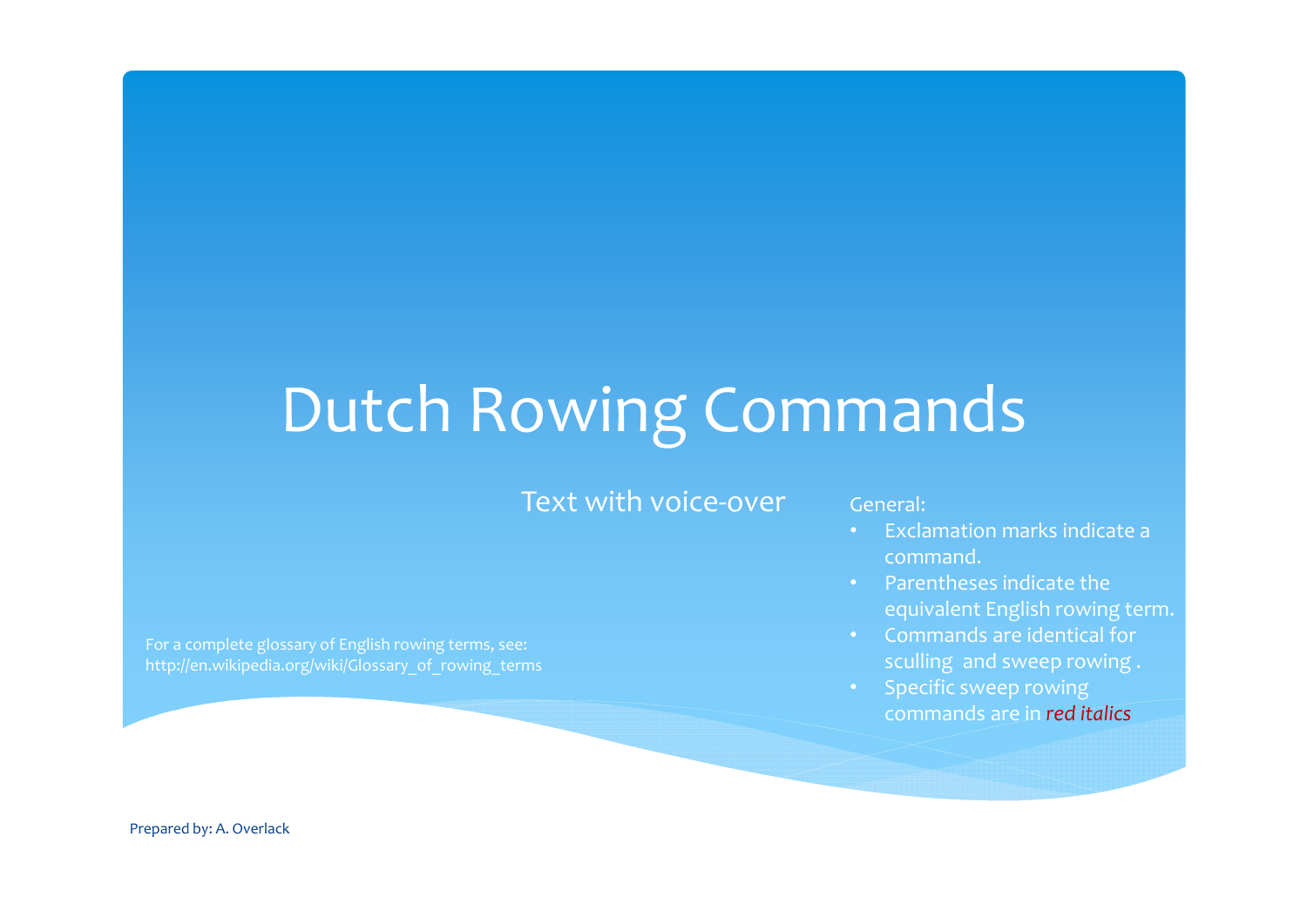### Prepare outing



비용 해양

₫₿

国語

- 1.Aan de boorden!
- 2.Uitschuiven / Uitrijden!
- 3. Tillen gelijk!
- 4. Voorwaards!
- 5. Zwenken!
- 6. Draaien met de kiel over:
	- 1...de brug!
	- 2...Leidschendam!
- *7. Tenen op de rand, ver weg zetten!*
- 8.Op de rand zetten!
- 9. Overslagen los!
- 10.. Klaarmaken om in te stappen!
- 11.Instappen gelijk: Eén, twee,drie!
- *Text in Italic applies to <sup>B</sup>‐type boats (or true "shells")*

#### Prepared by: A. Overlack

- 1.Hands on, ready to lift.
- 2.Move the boat from the fixed berth/ride the trolley out
- 3. Lift the boat!
- 4. Forward!
- 5. Turn towards /from the embankment ("Swing it")
- 6.. Roll-over with the keel facing:
	- 1.The bridge!
	- 2.Leidschendam!
- *7. Toes on the edge of the bank and pu<sup>t</sup> the boat in the water, away from the bank*
- 8.. Put the keel on the edge! (C-Boats only!)
- 9. Open the gates!
- 10.. Get ready to sit in!
- 11.Sit in: One, two, three!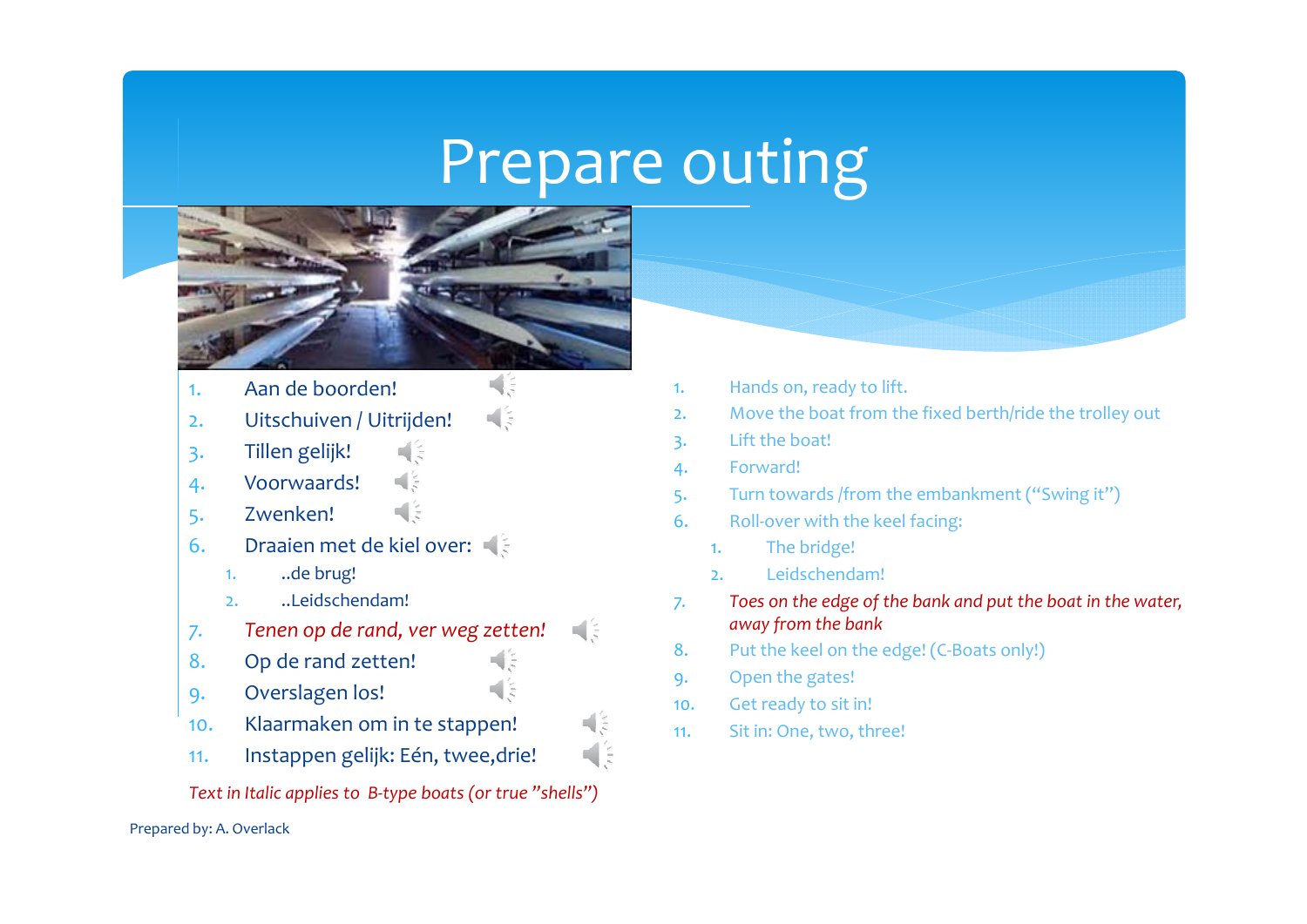# Leaving the "Vlot" (raft or bank)

해왕

国美

리히

Ч≶ 네임



General: To stop <sup>a</sup> (temporary) action other that regular rowing, say: **Bedankt**! To get attention: say: **Opgelet!**

- 1.Voetenbord stellen !
- 2.Eén klaar ?, Twee klaar ?, etc.
- 3. Uitzetten!
- 4. Slag: strijken bakboord!
- 5. Slag: strijken stuurboord!
- 6. Boeg: halen bakboord!
- 7. Boeg: halen stuurboord!
- 8.Allen: strijken gelijk..Nu!
- 9. Allen: halen!  $\blacksquare$ 
	- 1...beide boorden!
	- $2.1$ ..stuurboord!
	- 3. ..bakboord!
- 1.Ajust stretchers (footboards)!
- 2.Ask rowers if they are ready
- 3. "Hands out"! (Push away)
- 4. Stroke: back down port!
- 5. Stroke: back down starboard!
- 6. Bow: stroke port!
- 7. Bow: stroke starboard!
- 8.All: back down..Go! (both sides)
- 9. All: stroke
	- 1.both sides!
	- 2.starboard!
	- 3. port!

Prepared by: A. Overlack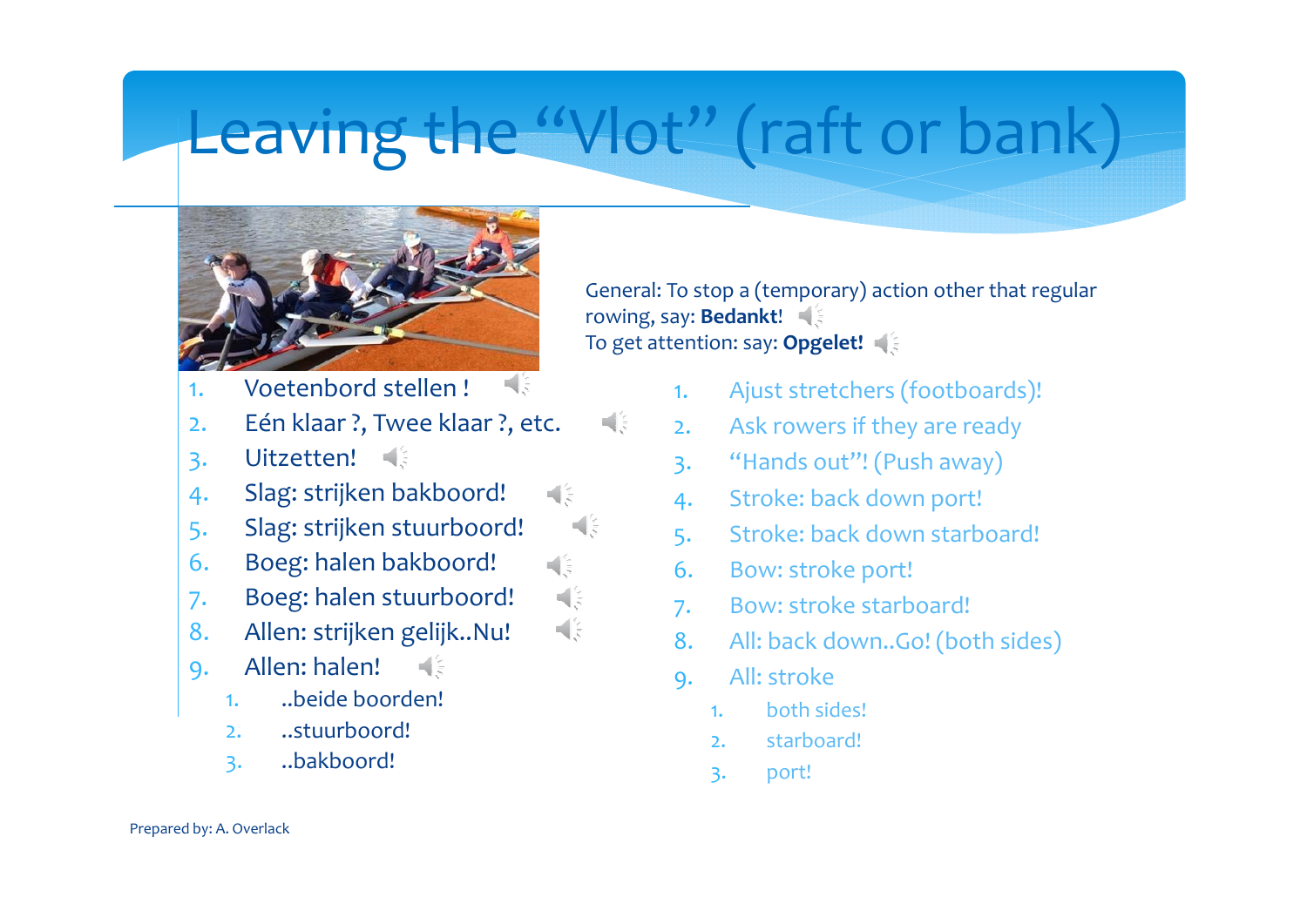### Start & speed control



비원

비송

 $\mathbb{R}^2$ 

- 1.Slag klaar maken!
- 2.Slag klaar, Af!
- 3. Laat lopen!
- 4. Bedankt !
- 5. Spoelhaal! (… nu!)
- 6. Lichte haal (..nu!)
- 7. Stevige Haal (..nu!)
- Harde haal (..nu!) 8. $\mathbb{R}^2$
- 9. Stoppen!
- 1.. "Back stop"
- 2. "Ready all, row!"
- 3. "Let it run!"  $1$ )
- 4. **"Easy off"!** 1)
- 5. "Paddle" (Light stroke) (… now!)
- 6. "Medium paddle!"
- 7. "Strong paddle!"
- 8. "Full pressure!"
- 9. "Hold it up"!: (emergency stop)

1): "Lt it run" allows to boat to run, with the oars parallel to the water without tocuching it 2): "Easy Off" allows rowers to drop the oars back on the water.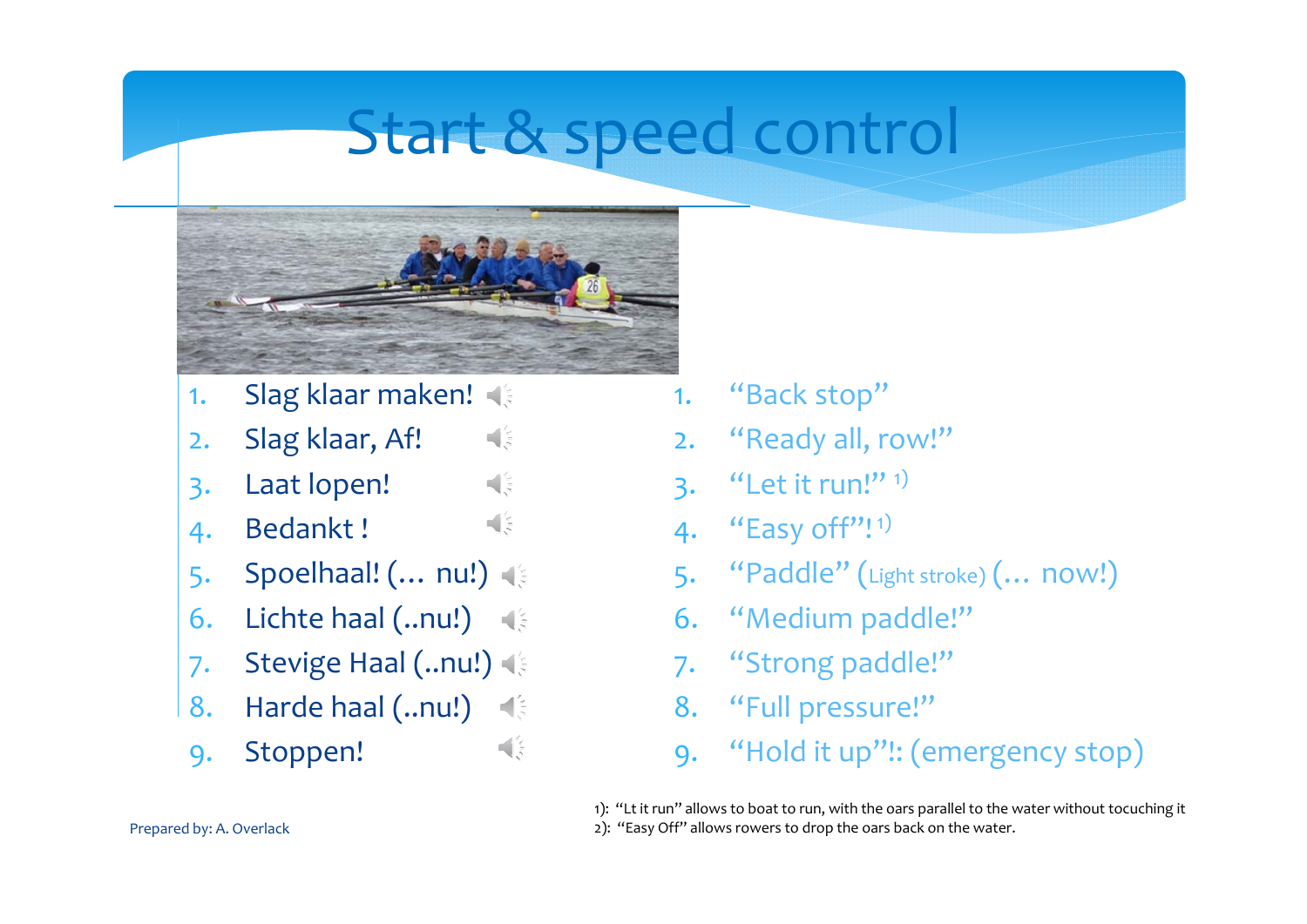## **Maneuvering**



 $\Box$ 

 $\frac{1}{2}$ 

 $\frac{4}{5}$ 

- 1. Houden!
	- 1.….Beide boorden
	- 2.….Bakboord
	- 3. ….Stuurboord
- 해양 . Stuurboord Sterk! 2.
- 3. Bakboord Sterk!
- 4. Slippen:
	- 1.Beide boorden
	- 2.Bakboord / Stuurboord
- 5. Rondmaken over
	- 1...Stuurboord!
	- 2...Bakboord!
- 1. "Hold!"
	- 1.. Both sides
	- $2<sup>2</sup>$ Port side
	- 3. Starboard side
- 2.Strong on starboard side
- 3. Strong on por<sup>t</sup> side
- 4. Blades alongside:
	- 1.Blades along both sides
	- 2.Blades along por<sup>t</sup> / starboard side
- 5. Spin turn:
	- 1.….Starbord Go!
	- $2.$ ….Port!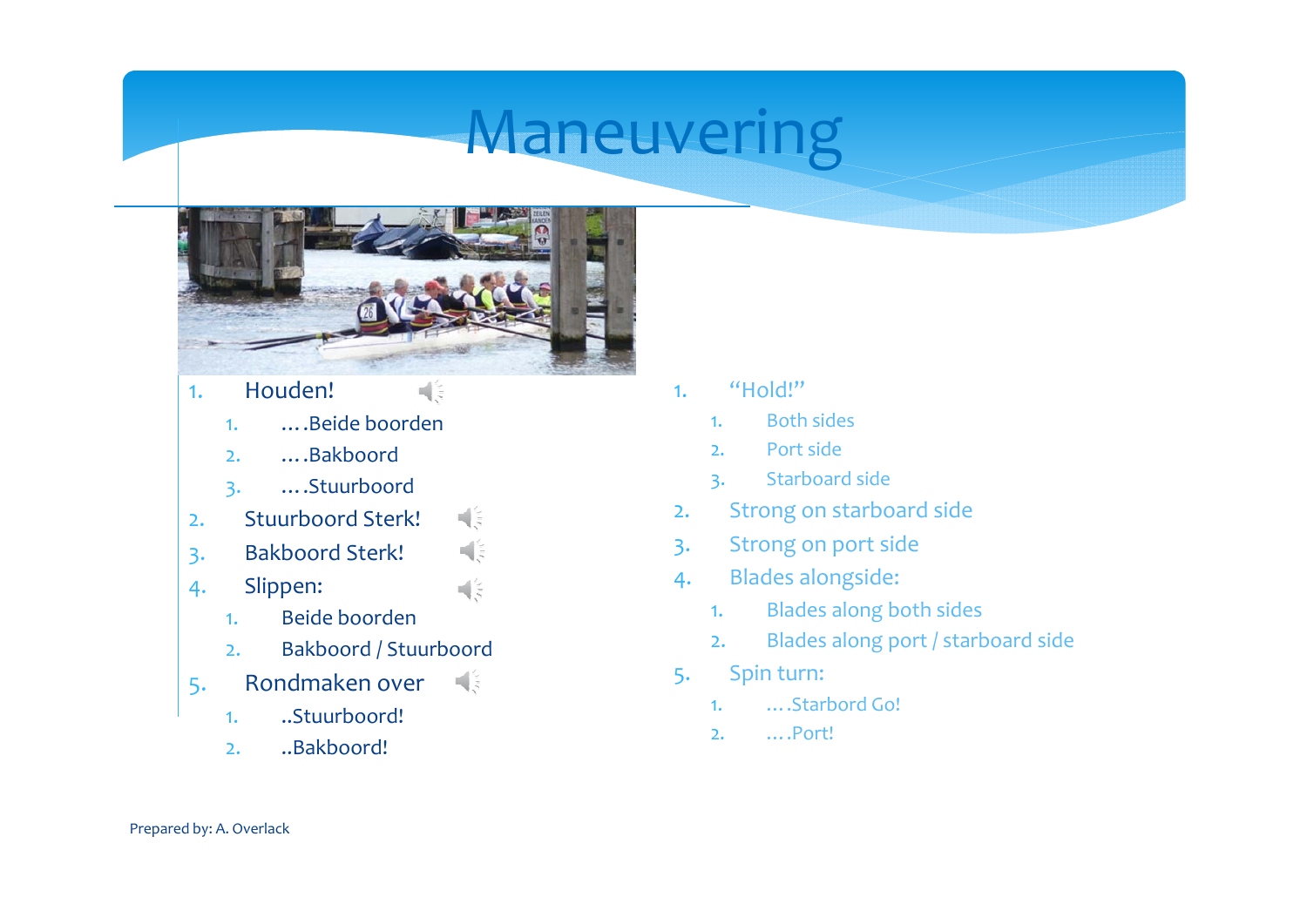# Landing



- 1. We gaan landen aan :
	- 1.Stuurboord
	- 2.Bakboord
- 2. Lichte haal!
- 3. Laat lopen!
- 4. **Bakboord / Stuurboord riemen hoog! 4.**
- 5. **Klaar om te houden!**
- 6. Houden nu!
- 7. Klaarmaken om uit te stappen!
- 8. 《Uitstappen gelijk: één,twee,drie!
- 1. We are about to land on:
	- 1.Starboard side
	- 2.Port side
- 2.Medium paddle!
- 3. Let it run!
	- Port-side / starboard-side Oars high!
- 5. Pepare to check her down!
- 6. Check her down now!
- 7. Prepare to disembark!
- 8.Disembark now: one two three!